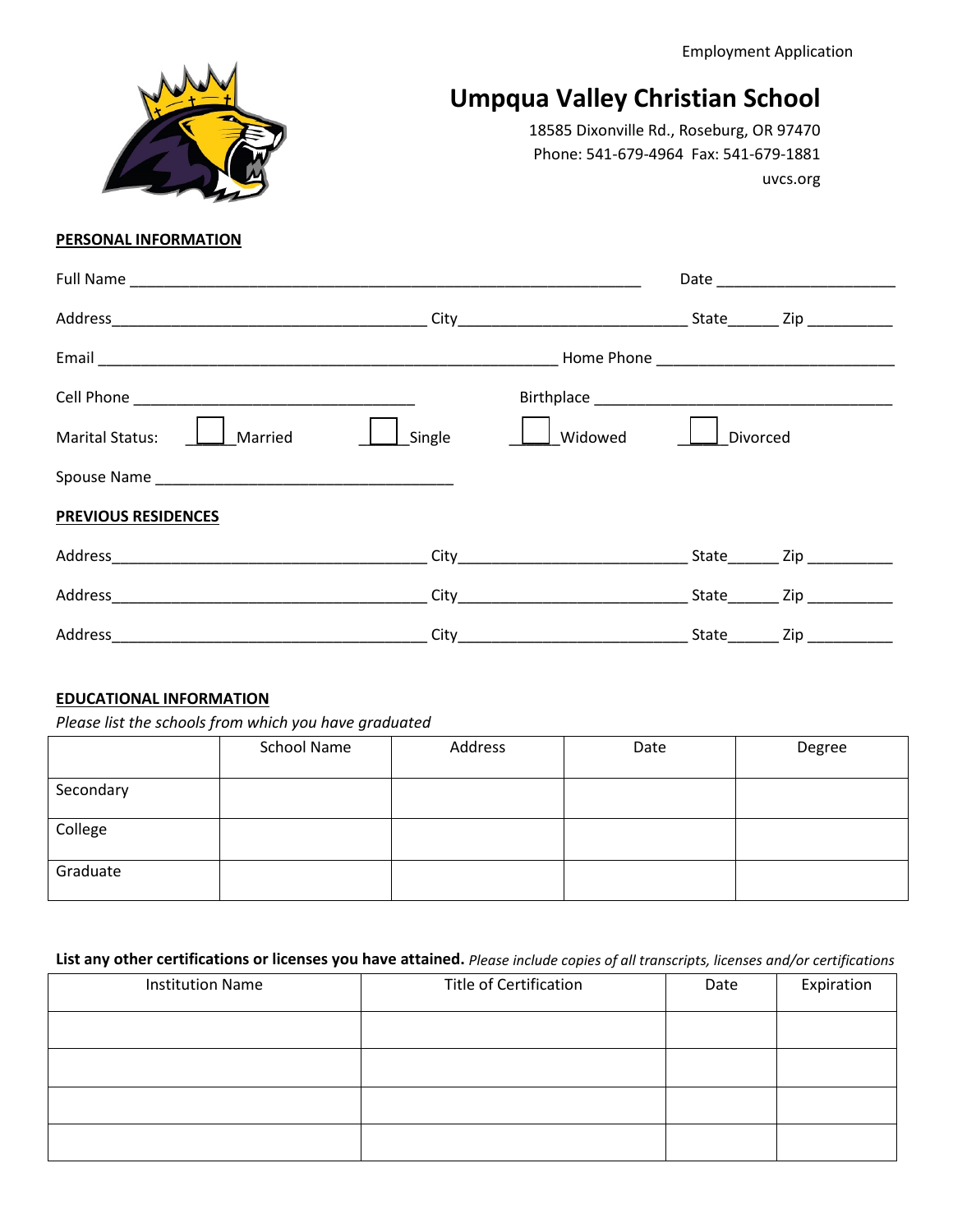## **VOLUNTEER INFORMATION**

*Please include 3 references from volunteer organizations that serve children. If none, write "none".*

| Name | Relationship | Contact Info (phone, email) |
|------|--------------|-----------------------------|
|      |              |                             |
|      |              |                             |
|      |              |                             |

#### **PLACEMENT INFORMATION**

Other than your subject or grade of expertise, please list subject areas and/or grade levels in which you have

| interest and ability to work. | Kindergarten $\boxed{\phantom{a}}$ 1 <sup>st</sup> Grade $\phantom{a}$ 2 <sup>nd</sup> Grad $\phantom{a}$ 3 <sup>rd</sup> Grade $\phantom{a}$ 4 <sup>th</sup> Grade |
|-------------------------------|---------------------------------------------------------------------------------------------------------------------------------------------------------------------|
| Preschool                     | $\frac{1}{2}$ 5 <sup>th</sup> Grade                                                                                                                                 |
| <b>Middle School</b>          | <b>High School</b>                                                                                                                                                  |
| English                       | Science                                                                                                                                                             |
| Science                       | English                                                                                                                                                             |
| Math                          | Math                                                                                                                                                                |
| <b>Social Studies</b>         | Social Studies                                                                                                                                                      |
| <b>Bible</b>                  | <b>Bible</b>                                                                                                                                                        |
| PE                            | <b>PE</b>                                                                                                                                                           |
| Spanish<br>Electives          | Electives<br>Spanish<br>Health                                                                                                                                      |

### **PROFESSIONAL INFORMATION**

*Please list your work experience for the last ten years beginning with current to the most recent position*

| Company Name                  | Address | From | To | Job Title |
|-------------------------------|---------|------|----|-----------|
|                               |         |      |    |           |
|                               |         |      |    |           |
| Duties and reason for leaving |         |      |    |           |
|                               |         |      |    |           |
|                               |         |      |    |           |
| Duties and reason for leaving |         |      |    |           |
|                               |         |      |    |           |
|                               |         |      |    |           |
| Duties and reason for leaving |         |      |    |           |
|                               |         |      |    |           |
|                               |         |      |    |           |
| Duties and reason for leaving |         |      |    |           |
|                               |         |      |    |           |
|                               |         |      |    |           |
| Duties and reason for leaving |         |      |    |           |
|                               |         |      |    |           |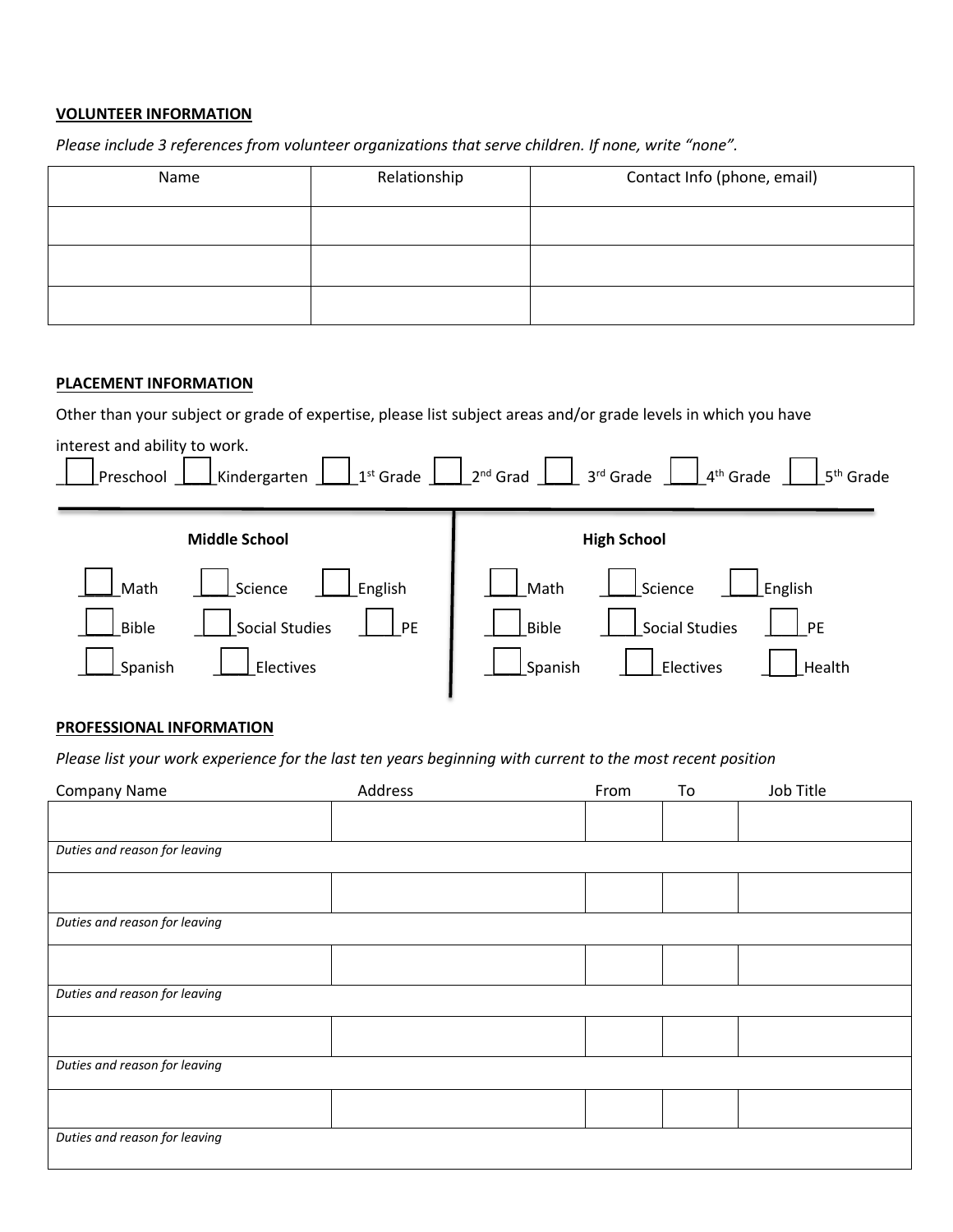Please list any programs/workshops/seminars in which you have participated in the last three years.

| Name of Program | State | Date | Topic |
|-----------------|-------|------|-------|
|                 |       |      |       |
|                 |       |      |       |
|                 |       |      |       |
|                 |       |      |       |
|                 |       |      |       |
|                 |       |      |       |

Briefly describe WHY you want to be employed at Umpqua Valley Christian School

| Have you ever been charged or convicted of a crime?               | yes | no  |    |
|-------------------------------------------------------------------|-----|-----|----|
| If yes, please explain                                            |     |     |    |
|                                                                   |     |     |    |
|                                                                   |     |     |    |
|                                                                   |     |     |    |
|                                                                   |     |     |    |
|                                                                   |     |     |    |
| Have you ever been terminated for cause from a previous employer? |     | yes | no |
| If yes, please explain                                            |     |     |    |
|                                                                   |     |     |    |
|                                                                   |     |     |    |
|                                                                   |     |     |    |
|                                                                   |     |     |    |
|                                                                   |     |     |    |
|                                                                   |     |     |    |

Do you agree to undergo a criminal background check?  $\Box$  yes  $\Box$  no